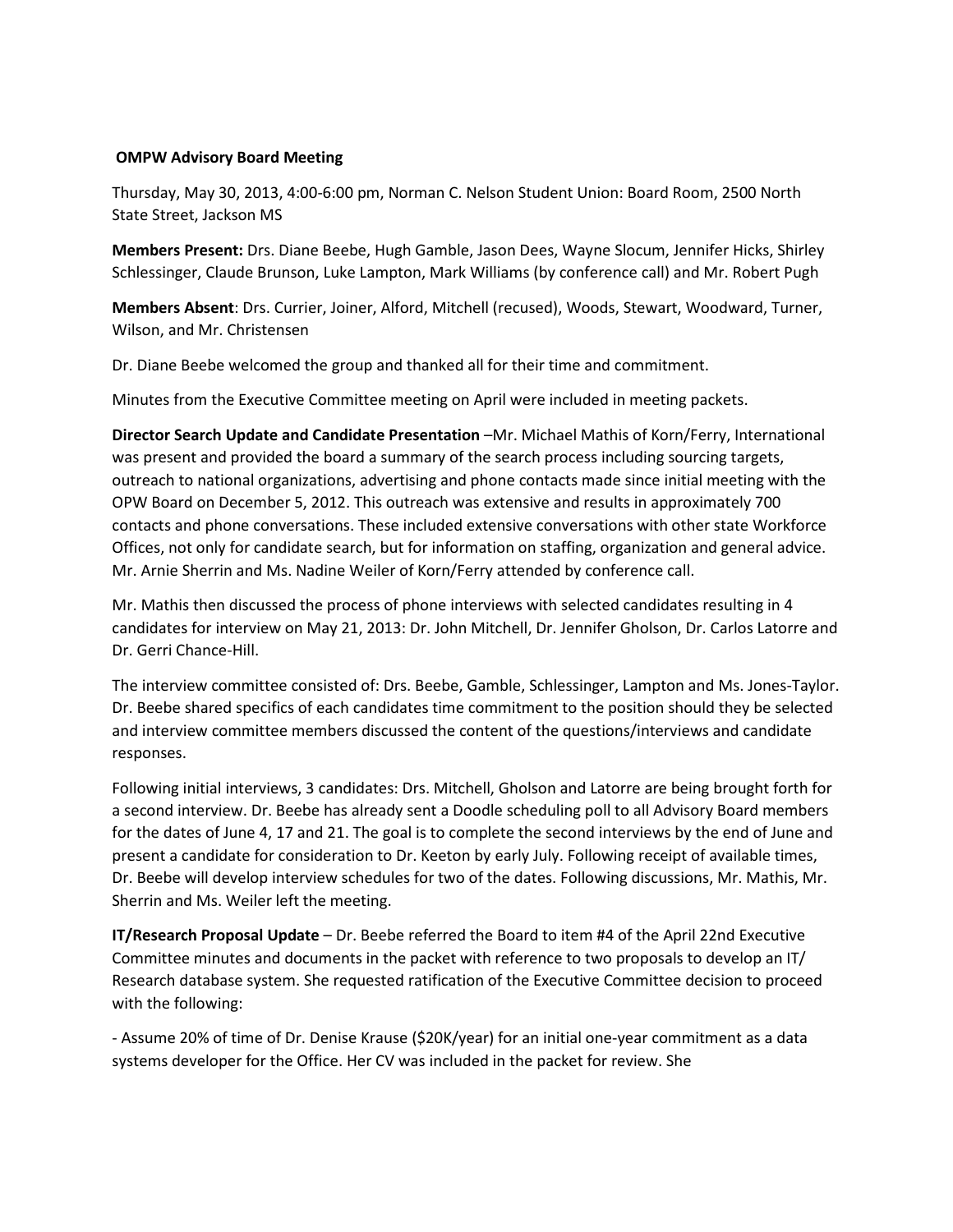would manage available data both a GIS application system and is exploring development of SAS Analytics with Visual Analytics and Enterprise Miner technology. Her efforts will benefit both the OPW and the Rural Physicians Scholarship Program, and the newly legislated MS Rural Dentist Program.

- Contract with The Geospatial Group in Jackson to develop a JavaScript GIS Application that will, once developed, be owned and maintained by OPW at a cost of \$46,600 with a 4-month deliverable timeline. This company has done similar work with Dr. Krause before. A copy of the proposal was included in the packet for review.

The Board unanimously ratified and approved these expenditures.

**Forrest General Family Medicine Residency Program Updat**e – Dr. Beebe shared recent news that the PIF/review did not in fact make the May RRC agenda through no fault of ours or Forrest General and despite being lead to believe by the ACGME/RRC that it would be considered at the May RRC meeting. Apparently, the RRC-FM had a particularly heavy agenda for May and closed agenda items early without notice. Therefore the program will be considered at the October 15-18 RRC meeting. Dr. Beebe has communicated with Dr. Hale and Mr. Oliver and will proceed with them on preparations for recruitment and curriculum, website and program development. The program will still be able to participate in resident interviews Nov-early Feb for the March 2014 Match and a July 2014 residency start.

Additional funding for the program was discussed. At the December 5, 2012 board meeting, Mr. Bill Oliver had presented program financials and expressed deep gratitude to the Board for the prior allocation of \$665,250 in August, 2012. He requested, and his request was approved, for additional funding, up to \$1 Million dollars, following the RRC decision in May. The Board discussed and unanimously supported and approved continued dispersion of funds for the program development based on outlined expenses by Mr. Oliver and Dr. Hale. Dr. Beebe will relay this vote of continued support to Dr. Hale and Mr. Oliver on a phone call tomorrow.

Dr. Schlessinger mentioned that she had received notice from someone at Forrest General of potential withdrawal of the \$70K support for an Ob/Gyn resident position at Forrest General. She has a follow-up conversation scheduled regarding this. The Board expressed concern about this nonsupport of GME given that Forrest General was receiving state monies from OPW for the FM residency program for which a strong Ob/Gyn program was necessary for support of FM training. In addition, the OPW is charged to access and impact physician workforce shortages in all specialties, including Ob/Gyn. Dr. Beebe will relay this concern to Mr. Oliver.

Office Space Update – Dr. Beebe presented a diagram for renovation of the OPW/Rural Scholars space that would create additional work spaces, storage space and office space using modular walls. Splitting the cost with the MS Rural Physicians Scholarship Program, Dr. Beebe requested, and it was unanimously approved, to spend up to \$8,500 for these renovations. Dr. Wahnee Sherman, Executive Director of the MS Rural Physicians Scholarship Program is also communicating with Dr. Reeve, Dean of the Dental School, regarding contribution to these renovations since the space will also serve the MS Rural Dentist Program.

## **Other Business**